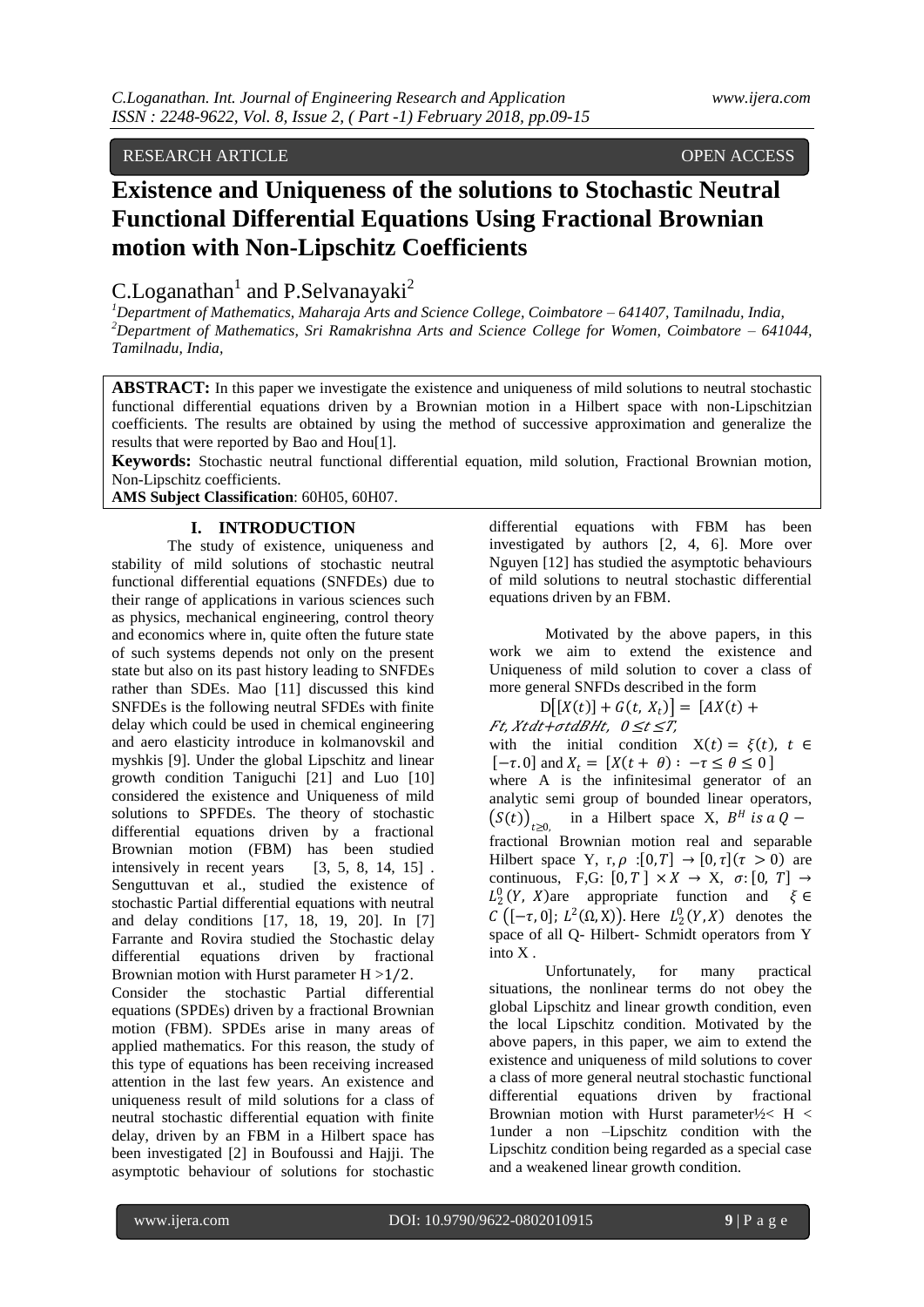The rest of this paper is organised as follows. In section 2 we introduce some notations, concepts and basic results about fractional Brownian motion, Wiener integral over Hilbert spaces and we recall some preliminary results about analytic semi groups and fractional power associated to its generator. In section 3, the existence and uniqueness of mild solutions are proved.

### **II. PRELIMINARY RESULTS**

In this section, we collect some notions. conceptions and lemmas on Wiener integrals with respect to an infinite dimensional fractional Brownian motion. In addition, we also recall some basic results about analytical semi-groups and fractional powers of their infinitesimal generators which will be used throughout this paper.

Let  $(\Omega, \mathcal{F}, \mathbb{P})$  be a complete probability space. Consider a time interval  $[0, T]$  with arbitrary fixed horizon T and let  $\{\beta^{H}(t), t \in [0, T]\}$  be the onedimensional fractional Brownian motion with Hurst parameter H  $\in$   $\left(\frac{1}{2}\right)$  $\frac{1}{2}$ , 1). This means by definition that  $\beta$ <sup>H</sup> is a centered Gaussian process with covariance function:

$$
R_H(t,s) = \mathbb{E}(\beta_t^H \beta_s^H)
$$
  
=  $\frac{1}{2} (t^{2H} + s^{2H} - |t - s|^{2H}).$ 

More over  $\beta^H$  has the following Wiener integral representation:

$$
\beta^{H}(t) = \int_{0}^{t} K_{H}(t,s) d\beta(s)
$$

where  $\beta = {\beta^H(t), t \in [0, T]}$  is a Wiener process and  $K_H(t, s)$  is the kernel given by

$$
K_H(t,s) = c_H s^{\frac{1}{2}-H} \int_s^t (u-s)^{H-\frac{1}{2}} u^{H-\frac{1}{2}} du
$$
  
for  $t > s$ , where

and

$$
c_H = \sqrt{H (2H - 1)/\beta \left(2 - 2H, H - \frac{1}{2}\right)}
$$

2  $\beta(.)$ . denotes the Beta function. We put  $K = H(t, s) = 0$  if  $t \leq s$ .

We will denote by  $H$  the reproducing kernel Hilbert space of the FBM. In fact  $H$  is the closure of set of indicator functions  $\{I_{[0,t]}, t \in [0,T]\}$  with respect to the scalar product

 $\langle I_{[0,t]}, I_{[0,s]} \rangle_{\mathcal{H}} = R_H(t,s).$ 

The mapping  $I_{[0,t]} \rightarrow \beta^H(t)$  can be extended to an isometry between *H* and the first Wiener chaos and we will denote by  $\beta^H(\varphi)$  the image of  $\varphi$  by the previous isometry.

We recall that for  $\psi$ ,  $\Phi \in \mathcal{H}$  their scalar product in  $H$  is given by

$$
\langle \psi, \varphi \rangle_{\mathcal{H}} = H (2H
$$
  
-1) 
$$
\int_{0}^{T} \int_{0}^{T} \psi(s) \varphi(t) |t
$$
  
-s|<sup>2H-2</sup> ds dt.

Let us consider the operator  $K_H^*$  $\mathcal H$  to  $L^2([0,T])$  defined by

$$
(K_H^*)(s) = \int_s^T \varphi(r) \frac{\partial K}{\partial r}(r,s) dr
$$

We refer [13] for the proof of the fact that  $K_H^*$  is an isometry between  $\mathcal{H}$  and  $L^2([0, T])$ .

Moreover for any  $\in \mathcal{H}$ , we have

$$
\beta^H(\varphi) = \int_0^t (K_H^*)(t) \, d\beta(t).
$$

It follows from[13] that the elements of  $\mathcal{H}$  may be not functions but distributions of negative order. In order to obtain a space of functions contained in  $H$ , we consider the linear space  $|\mathcal{H}|$  generated b the measurable functions  $\psi$  such that

$$
\|\psi\|_{|\mathcal{H}|}^2 = \alpha_H \int_0^T \int_0^T |\psi(s)| |\psi(t)| |t
$$
  
- s|^{2H-2} ds dt < \infty

where  $\alpha_{\mathcal{H}} = H(2H - 1)$ . The space  $|\mathcal{H}|$  is a Banach space with the norm  $\|\psi\|_{\mathcal{H}}$  and we have the following conclusions[13].

## **Lemma 2.1**

Let  $L^2([0,T]) \subseteq L^{1/H}([0,T]) \subseteq |\mathcal{H}| \subseteq \mathcal{H},$ and for any  $\psi \in L^2([0,T])$  we have  $\|\psi\|_{\mathcal{H}|}^2 \le 2H T^{2H-1} \int_0^T |\psi(s)|^2 ds$  $\int_0^1 |\psi(s)|^2 ds.$ 

Let X and Y be two real, separable Hilbert spaces and  $letL(Y, X)$  be the space of bounded linear operator from Y to X. For the sake of convenience, we shall use the same notation to denote the norms in Y, X and  $\mathcal{L}(Y,X)$ . Let  $Q \in \mathcal{L}(Y,X)$  be an operator defined by  $Qe_n = \lambda_n e_n$  with finite trace tr Q =  $\sum_{n=1}^{\infty} \lambda_n < \infty$  where  $\lambda_n \ge 0$  (n = 1,2,....) are non-negative real numbers and {  $e_n$  }(n = 1,2,...) is a complete orthonormal basis in Y. We define the infinite dimensional FBM on Y with covariance Q as

$$
B^H(t) = B_Q^H(t) = \sum_{n=1}^{\infty} \sqrt{\lambda_n} e_{n B_Q^H},
$$

Where  $B_Q^H$  are real, independent FBM. This process is a Y- valued Gaussian, it starts from 0, has zero mean and covariance:

 $E\langle B^H(t), x\rangle\langle B^H(s), y\rangle = R(s,t)\langle Q(x), y\rangle$ , for all  $x,y \in Y$  and  $t,s \in [0,T]$ .

In order to define Wiener integrals with respect to the Q-FBM, we introduce the space  $L_2^0 =$  $L_2^0(Y, X)$  of all Q-Hilbert-Schmidt operators  $\psi: Y \to X$ . We recall that  $\psi \in \mathcal{L}(Y, X)$  is called a Q-Hilbert-Schmidt operator if

$$
\|\psi\|_{L_2^0}^2 = \sum_{n=1}^\infty \|\sqrt{\lambda_n} \,\psi e_n\,\|^2 < \infty\,,
$$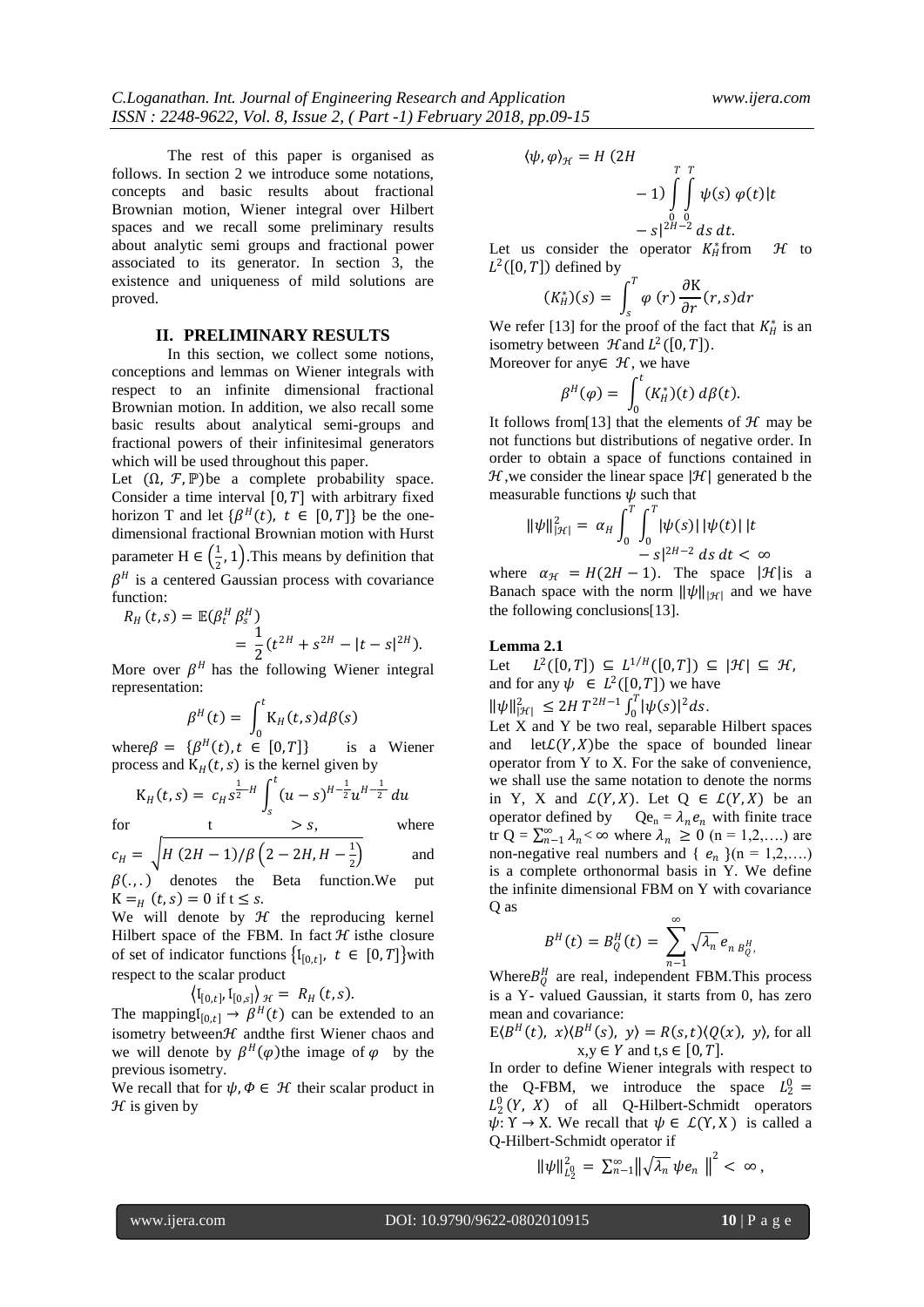and that the space  $L_2^0$  equipped with the inner product  $\langle \varphi, \psi \rangle_{L_2^0} = \sum_{n=1}^{\infty} \langle \varphi e_n, \psi e_n \rangle$  is a separable Hilbert space.

Now, let  $\varphi(s)$ ,  $s \in [0, T]$  be a function with values in  $L_2^0(Y, X)$ . The Wiener integral of  $\varphi$  with respect to  $B<sup>H</sup>$  is defined by

$$
\int_0^t \varphi(s) dB^H(s) = \sum_{n=1}^{\infty} \sqrt{\lambda_n} \varphi(s) dB_n^H(s) =
$$
  

$$
n - 1 \infty 0 \t \text{lambda} K H * \varphi en sB n H s
$$
 (2.1)

where  $\beta_n$  is the standard Brownian motion used to present  $B_n^H$ .

Now we end this subsection by stating the following result in [17].

**Lemma** 2.2 If  $\psi: [0, T] \to L_2^0(Y, X)$  satisfies  $\int_0^T ||\psi(s)||_{L_2^0}^2 < \infty$ , then the above sum in (2.1) is well defined as a X-valued random variable and we have

 $E\| \int_0^t \varphi(s)$  $\left\| \int_0^t \varphi(s) \, dB^H(s) \right\|^2 \leq 2H t^{2H-1} \int_0^t \left\| \psi(s) \right\|_{L^0_2}^2 ds$  $\int_0^{\tau_0} ||\psi(s)||_{L_2^0}^2 ds$  . Now we turn to state notations and basic facts about the theory of semi-groups and fractional power operators. Let A :  $D(A) \rightarrow X$  be the infinitesimal generator of an analytic semi-group,  $(S(t))_{t\geq0}$ , of bounded linear operators on X. For the theory of strongly continuous semigroup, we refer to Pazy [16]. We will point out here some notations and properties that will be used in this work. It is well known that there exist  $M \geq 1$  and  $\lambda \in \mathbb{R}$  such that  $||S(t)|| \leq M e^{\lambda t}$  for every  $t \geq 0$ .

If  $(S(t))_{t\geq0}$  is a uniformly bounded and analytic semigroup such that  $0 \in \rho(A)$ , where  $\rho(A)$  is the resolvent set of A, then it is possible to define the fractional power  $(-A)^{\alpha}$  for  $0 \le \alpha \le 1$ , as a closed linear operator on its domain D  $(-A)^{\alpha}$ . Furthermore, the subspace  $(-A)^{\alpha}$  is dense in X, and the expression  $||h||_{\alpha} = ||(-A)^{\alpha} h||$  defines a norm in D  $(-A)^{\alpha}$ . If  $X_{\alpha}$  represents the space D  $(-A)^{\alpha}$  endowed with the norm  $\|\cdot\|_{\alpha}$ , then the following properties are well known [10,Theorem 6.13].

**Lemma 2.3** Suppose that the preceding conditions are satisfied.

(1) Let  $0 < \alpha \leq 1$ . Then  $X_{\alpha}$  is a Banach space.

(2) If  $0 < \beta \le \alpha$  then the injection  $X_{\alpha} \rightarrow X_{\beta}$  is continuous.

(3) For every  $0 < \beta \leq 1$  there exists  $M_\beta > 0$ such that

$$
\left\| (-A)^{\beta} S(t) \right\| \leq M_{\beta} t^{\beta} e^{-\lambda t} , t > 0, \ \lambda > 0.
$$

**Lemma 2.4**( [3]: Lemma 1) For u,  $v \in X$ , and  $0 < c$  $<1$ .

$$
||u|| \le \frac{1}{1-c}||u-v||^2 + \frac{1}{c}||v||^2.
$$

#### **III. EXISTENCE AND UNIQUENESS**

In this section we study the existence and uniqueness of mild solution for Eq.(1.1).For this equation we assume that the following conditions hold.

(H1) A is the infinitesimal generator of an analytic semi group,  $(S(t))_{t\geq0}$  of bounded linear operators on Χ. Further, to avoid unnecessary notations, we,suppose that  $0 \in \rho(A)$ , and that, (see Lemma 2.3,)  $\|S(t)\| \leq \text{Mand} \left\| \left( -A \right)^{\beta} S(t) \right\| \leq \frac{M1-\beta}{M-1-\beta}$  $\frac{11-p}{t^{1-\beta}}$ 

for some constants 
$$
M, M_\beta
$$
 and every  $t \in [0, T]$ .

(H2) The function f satisfies the following non-

Lipschitz conditionfor any

 $x,y \in X$  and  $t \geq 0$ ,

$$
||f(t,x) - f(t,y)||^2 \le k (||x - y||^2),
$$

where k is a concave nondecreasing function from  $\mathbb{R}^+$  to  $\mathbb{R}^+$  such that  $\kappa(0) = 0$ ,

$$
\kappa(\mathbf{u}) > 0
$$
 and  $\int_{0^+} du / \kappa(u) = \infty$  e.g  $\mathbf{k} \sim u^{\alpha}$ ,

 $\frac{1}{2} < \alpha < 1$ . We further assume that there is an  $M' > 0$  such that

 $\sup_0 \le t \le T || f(t, 0) || \le M'.$ 

(H3) There exist constants  $1/2 < \alpha \leq 1$ ,  $K_1 \geq 0$  such that the function g is  $X_{\alpha}$ -valued

and satisfies for any x,  $y \in X$  and  $t \geq 0$ ,

 $||(-A)^{\alpha} G(t,x) - (-A)^{\alpha} G(t,y)|| \leq K_1 ||x - y||,$  $\|(-A)^{\alpha}\|K_1\|<1$ 

We further assume that  $G(t,0) \equiv 0$  for  $t \ge 0$ and the function  $(-A)^{\alpha}$  is continuous in the quadratic mean sense:

$$
\lim_{t\to s}\Big\|(-A)^{\alpha}g\big(t,x(t)\big)-\underset{-A\alpha g s, x s 2=0}{\longrightarrow}.
$$

(H4) The function  $\sigma: [0, +\infty) \to L_2^0(Y, X)$ satisfies

$$
\int_0^T \|\sigma(s)\|_{L_2^0}^2 ds < \infty, \qquad \forall \ T > 0
$$

**Definition 3.1:** A X-valued process  $x(t)$  is called a mild solution of (1.1) if

$$
x \in \left( [-\tau, T], \mathbb{L}^2(\Omega, X) \right) \text{ for } t \in [-\tau, 0], \quad x(t) =
$$
  
  $\varphi(t), \text{ and for } t \in [0, T]$ 

**Satisfies** 

 $X(t) = T(t)[\xi(0) + G(0,\xi)] - G(t, X_t) \int_0^t AT(t-s)G(s,X_sds) + \int_0^t T(t-s)F(s,Xs)ds$ 0  $\boldsymbol{t}$  $\int_0^t AT(t-s)G(s,X_sds) + \int_0^t T(t-s)F(s,Xs)ds$ +  $\int_0^t T(t-s)\sigma(s)ds$  $\int_0^t T(t-s)\sigma(s)dB^H(s)$ 

**Lemma 3.1**[10]: Let  $T > 0$  and  $c > 0$ . Let k:  $\mathbb{R}^+$  to ℝ <sup>+</sup> be a continuous nondecreasing function such that  $\kappa(t) > 0$  for all  $t > 0$ . Let u(.) be a Borel measurable bounded nonnegative function n  $[0, T]$ . If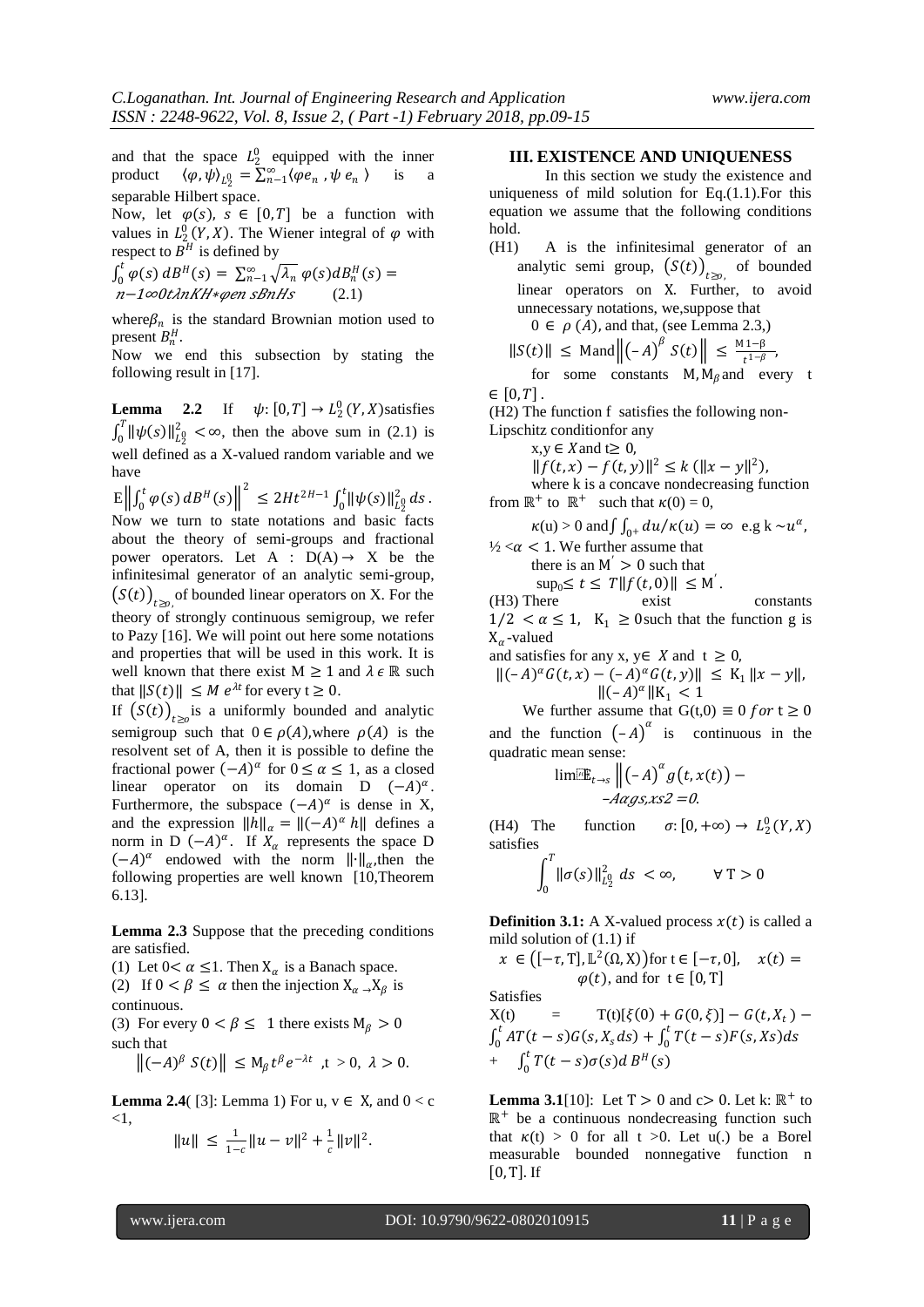$$
u(t) \le c + \int_0^t v(s)k(u(s))ds \text{ for all } 0 \le t \le T.
$$
  

$$
u(t) \le J^{-1}\left(J(c) + \int_0^t v(s)ds\right),
$$

holds for all such  $t \in [0, T]$ that

$$
J(c) + \int_0^t \mathfrak{v}(s)ds \in \text{Dom}\,(J^{-1}),
$$

where  $J(r) = \int_0^r ds / k(s)$ ,  $\int_0^r ds / k(s)$ , on  $r > 0$ , and  $J^{-1}$  is the inverse function of *J*. In Particular, if,  $c = 0$ and  $\int_{0^+}^{r} ds / \kappa(s) = \infty$ , then  $u(t) = 0$  for all  $t \in [0, T]$ .

To complete our main results, we need to prepare several lemmas which will be utilize in the sequel. Note that  $G(t, 0) \equiv 0$  and

 $||(-A)^{\alpha} G(t,x) - (-A)^{\alpha} G(t,y)|| \leq K_1 ||x - y||.$ Then we easily get that  $\left\| \begin{pmatrix} -A \end{pmatrix}^{\alpha} G(t, x) \right\|^2 \le$  $K_1^2 ||x||^2$ . Thus by [2], we can introduce the following successive approximating procedure: for each integer n = 1, 2, 3, ......,<br> $r^{n}(t) - T(t)[\xi(0)] + C(0)$  $\boldsymbol{n}$ 

$$
x^{n}(t) = T(t)[\xi(0) + G(0,\xi)] - G(t, X_{t}^{n}) -
$$
  
\n
$$
\int_{0}^{t} AT(t - s)G(s, X_{s}^{n} ds) +
$$
  
\n
$$
0tTt - sFs, Xsn - 1ds
$$
  
\n
$$
\int_{0}^{t} T(t - s) \sigma(s)dB^{H}(s)(3.1)
$$
  
\nand for n = 0,  
\n
$$
x^{0}(t) = S(t)\xi(0), t \in [0, T].
$$
  
\nWhile for n = 1,2,......  
\n
$$
x^{n}(t) = \xi(t), t \in [-\tau, 0].
$$

**Lemma 3.2:** Let the hypothesis (H1)- (H4) hold. Then there is a positive constant  $C_{1}$ , which is independent of  $n \ge 1$ , such that for any  $t \in [0, T]$ ,  $\mathbb{E} \sup_{0 \le t \le T} \|x^n(t)\|^2 \le C_1$ . (3.2)

Proof:For $0 \le t \le T$ , it follows easily from (3.1) that

$$
\mathbb{E} \quad 0 \le t \le T \|\mathbf{x}^n(t) + G(t, \mathbf{X}_t^n)\|^2
$$
  
\n
$$
\le 4 \mathbb{E} \quad 0 \le t \le T \|\mathbf{T}(t)(\xi(0) + \xi(0))\|^2
$$

 $G(0,\xi 2)$ 

$$
+ \qquad 4\mathbb{E} \quad 0 \le t \le T \left\| \int_0^t AS(t -
$$

 $sG(s, Xsn)ds2$ 

$$
+4\mathbb{E} \quad 0 \leq t \leq T \left\| \int_0^t T(t -
$$

sun

 $sFs$ ,  $xn-1$   $ds2$ 

$$
+4\mathbb{E} \quad 0 \le t \le T \left\| \int_0^t T(t -
$$

sosdBHs2

$$
=4(I_1 + I_2 + I_3 + I_4).
$$

(3.3)

Note from [16] that  $(-A)^{-\alpha}$  for  $0 < \alpha \le 1$  is a bounded operator. Employing the assumption (H3), it follows that

$$
I_1
$$
  
\n
$$
\leq 2 \left[ \mathbb{E} \underset{0 \leq t \leq T}{\sup} ||S(t) \xi(t)||^2
$$
  
\n
$$
+ \mathbb{E} \underset{0 \leq t \leq T}{\sup} ||T(t)(-A)^{-\alpha}(-A)^{\alpha}G(0,\xi)||^2 \right]
$$
  
\n
$$
\leq 2 \left( 1 + K_1^2 ||(-A)^{-\alpha}||^2 \right) . ||\xi||_C^2 (3.4)
$$

Applying the Holder's inequality and taking into account Lemma 2.3 as well as (H3), and the fact that  $1/2 < \beta \leq 1$ , we obtain

$$
I_2 = \mathbb{E} \left\| \int_0^t (-A)^{1-\alpha} T(t
$$
  

$$
-s)(-A)^{\alpha} G(s, X_s^n) ds \right\|^2
$$
  

$$
\leq
$$
  

$$
TK_1^2 \left\| (-A)^{-\alpha} \right\|^2 \mathbb{E} \left\| \int_0^t \mathbb{E} \|x^n\|^2 ds \right\|^2
$$

 $(3.5)$ On the other hand, in view of (H2), we obtain that

$$
I_3 \leq T \mathbb{E}_0 \leq t \leq T \int_0^t \|T(t-s)F(s,X_s^{n-1}) - F(s,0) + F(s,0)\|^2 ds
$$
  
\n
$$
\leq 2 T \left[ \mathcal{M}T + \int_0^t \mathbb{E} \kappa(\|X_s^{n-1}\|_C^2) ds \right]
$$
  
\n(3.6)

Next by Lemma 2.2, we have

$$
I_4 \leq 2 \mathcal{M}^2 H T^{2H-1} \int_0^T ||\sigma(s)||_{L_2^0}^2 ds <
$$

 $\infty$ (3.7) Since  $\kappa(u)$  is concave on  $u \ge 0$ , there is a pair of positive constants a,b such that

 $\kappa(u) \leq a + bu$ .

Putting  $(3.4)$  to  $(3.8)$  into  $(3.3)$  yields that, for some positive constants  $C_2$  and  $C_3$ ,  $\mathfrak{snr}$ 

$$
\mathbb{E}_0 \le t \le T \|x^n(t) + G(t, X_t^n)\|^2
$$
  
\n
$$
\le C_2 + C_3 \left[\int_0^t \mathbb{E} \|X_s^{n-1}\|^2 ds \right]
$$
  
\n
$$
\int_0^t \mathbb{E} \|X_s^n\|^2 ds \qquad (3.9)
$$

While for 
$$
\|( -A)^{-\alpha}\|^2 < K_1
$$
 By Lemma 2.4,  
\n $\mathbb{E} \quad 0 \le t \le T^{\|x^n(t)\|^2}$   
\n $\le \frac{1}{1 - K_1 \|(-A)^{-\alpha}\|} \mathbb{E} \quad 0 \le t \le T^{\|x^n(t)\|}$   
\n $+ G(t, X_t^n)\|^2$   
\n $\frac{1}{K_1 \|( -A)^{-\alpha}\|} \mathbb{E} \quad 0 \le t \le T^{\|G(t, X_t^n)\|^2}$   
\n $\le \frac{1}{1 - K_1 \|( -A)^{-\alpha}\|} \mathbb{E} \quad 0 \le t \le T^{\|x^n(t)\|}$   
\n $+ G(t, X_t^n)\|^2$   
\n $+ K_1 \|( -A)^{-\beta}\| \mathbb{E} \quad \|\xi\|^2 +$   
\n $K_1 \|( -A)^{-\alpha}\| \mathbb{E} \quad 0 \le t \le T^{\|x^n(t)\|^2}$ 

which further implies that

 $\boldsymbol{0}$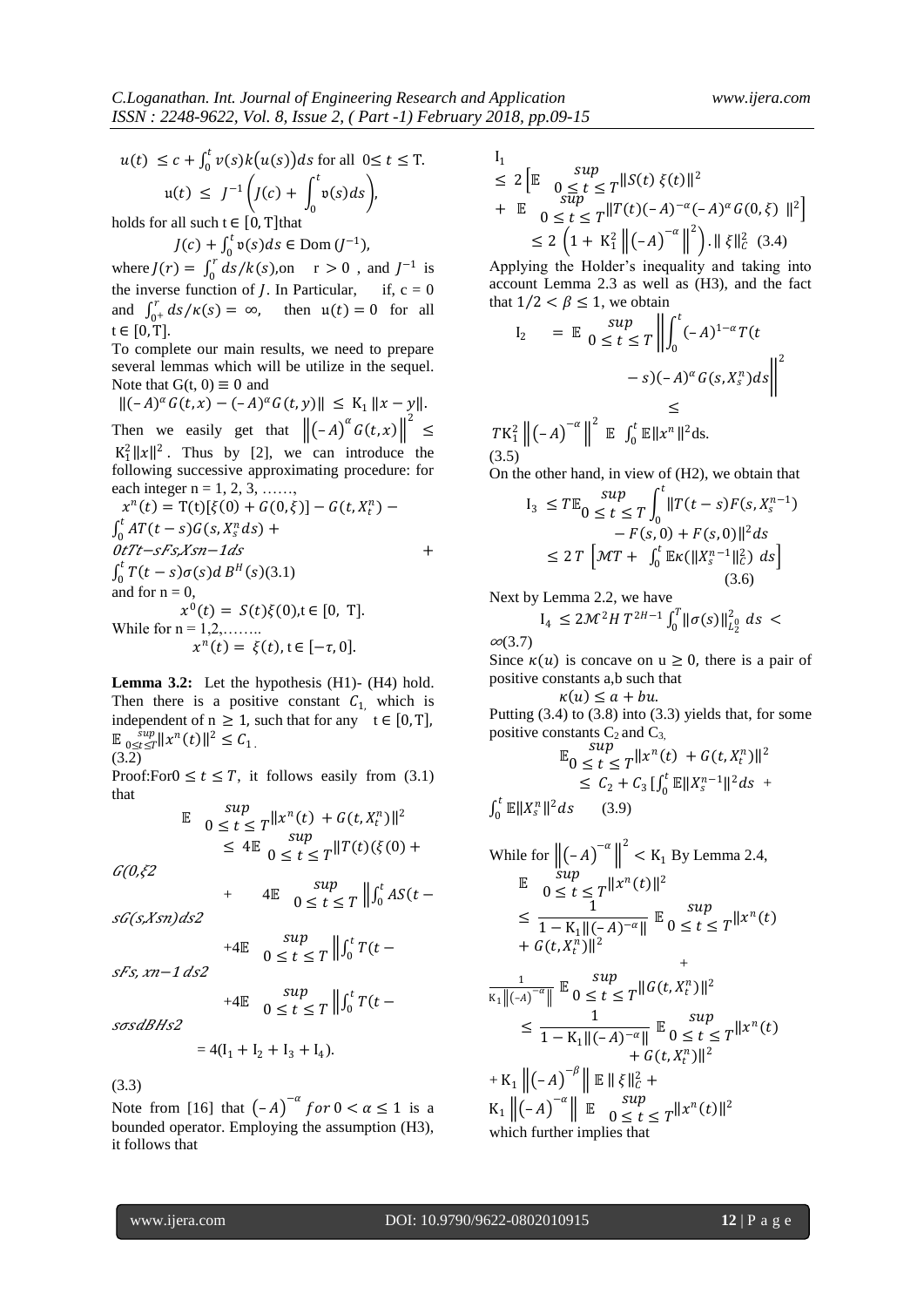$$
\mathbb{E} \quad 0 \le t \le T \le \frac{\sup}{1} \n\le \frac{1}{(1 - K_1 || (-A)^{-\alpha} ||)^2} \mathbb{E} \quad 0 \le t \le T \le T \le T
$$
\n
$$
+ G(t, X_t^n) ||^2
$$

 $+\frac{K_1 \|(A)^{-\alpha}\|}{\sqrt{K_1 \|(A)^{-\alpha}\|}}$  $\frac{\kappa_1 \|( \zeta - A) \|}{1 - \kappa_1 \|( \zeta - A)^{-\alpha} \|} \mathbb{E} \| \xi \|_{C}^2.$ Thus, by (3.9) we have  $\mathbb{E}$   $\begin{array}{c} \text{sup} \\ 0 \leq t \end{array}$  $0 \le t \le T^{||x^n(t)||^2}$  $\leq \left[ \frac{K_1 \| (-A)^{-\alpha} \|}{1 - \| (-A)^{-\alpha} \|} \right]$  $1 - ||(-A)^{-\alpha}||$  $+\frac{2C_{3r}}{(1 - W)^2}$  $\frac{2Q_3r}{(1 - K_1 || (-A)^{-\alpha} ||)^2}$  E  $|| \xi ||_C^2$ +  $\mathcal{C}_3$  $\frac{c_3}{(1-K_1 || (-A)^{-\alpha} ||)^2} \left[ 2 \int_0^T \mathbb{E} 0 \leq t \right]$  $0 \leq r \leq s$  $\boldsymbol{T}$  $\int_0^l$   $\mathbb{E} \int \int_0^s \frac{\sinh(\theta)}{\sinh(\theta)} d\theta$  =  $\int_0^l |x^{n-1}(r)|^2 ds$  +  $+0$ T $E$ sup 0≤r<sxnr2ds+C21-K1-A-α2

Observing that

$$
\begin{array}{ll}\n\max_{1 \le n \le x} \mathbb{E} & \sup_{0 \le t \le T} \|x^{n-1}(t)\|^2 \\
& \le \mathbb{E} \|\xi\|_c^2 \\
& \quad + \max_{1 \le n \le x} \mathbb{E} & \sup_{0 \le t \le T} \|x^n(t)\|^2 \\
\end{array}
$$
\nWe then derive that, for some positive constants

 $C_4$  and  $C_5$  sup

$$
\max_{1 \le n \le \kappa} \mathbb{E} \quad 0 \le t \le T \quad ||x^n(t)||^2
$$
  
\n
$$
\le C_4 + C_5 \mathbb{E} \int_0^T \max_{1 \le n \le \kappa} \mathbb{E} \quad 0 \le r \le s \quad ||x^n(s)||^2 ds
$$

Now, the application of the well-known Gronwall's inequality yields that

 $max_{1 \le n \le \kappa}$  E  $\begin{array}{c} sup \\ 0 \le t \end{array}$  $0 \le t \le T \, ||x^n(t)||^2 \le C4 + e^{C5T}$ The required assertion  $(3.2)$  is obtained since k is arbitrary.

Lemma 3.3: Let the condition (H1)-(H4) be satisfied. For  $\alpha \in \left(\frac{1}{2}\right)$  $\frac{1}{2}$ , 1], further assume that 2  $K_1^2 \mathcal{M}_{1-\alpha}^2 \gamma^{-2\alpha} T^{2\alpha-1}$  $-\frac{2\alpha}{\pi}$  + K<sub>1</sub>  $\left\| (-A)^{-\alpha} \right\|$  < 1, (3.10)

$$
1-K_1 \parallel (-A)^{-\alpha} \parallel
$$
  $1+\alpha$   $\parallel$   $1+\alpha$   $\parallel$   $1+\alpha$   $\parallel$   $1+\alpha$ 

constant  $\overline{C}$  such that, for all  $0 \le t \le T$  and  $\mathfrak{m}, \mathfrak{m} \geq 0$  $\frac{1}{2}$ 

$$
\mathbb{E} \quad 0 \le t \le T \|\mathbf{x}^{n+m}(s) - \mathbf{x}^{n}(s)\|^2
$$
\n
$$
\le \overline{C} \int_0^t \kappa \left( \mathbb{E} \quad 0 \le u \le s \|\mathbf{x}^{n+m-1}(u) - \mathbf{x}^{n-1}(u)\|^2 \right) ds.
$$

(3.11)

**Proof:** From (3.1), It is easy to see that for any  $0 \leq t \leq T$ 

$$
\mathbb{E} \quad 0 \le t \le T \|\mathbf{x}^{n+m}(s) - \mathbf{x}^{n}(s) + G(s, \mathbf{x}^{n+m}(s))
$$
\n
$$
-G(s, \mathbf{x}^{n}(s))\|^{2}
$$
\n
$$
\le 2 \mathbb{E} \quad 0 \le t \le T \|\int_{0}^{t} AT(s-r)[G(r, X_{r}^{n+m}) - G(r, X_{r}^{n})]dr\|^{2} +
$$
\n
$$
+2 \mathbb{E} \quad 0 \le t \le T \|\int_{0}^{t} T(s-r)[F(r, X_{r}^{n+m-1}) - G(r, X_{r}^{n+m-1})]
$$

Fr,Xrn−1 dr2

Following from the proof of Lemma 3.2, there exists a positive  $C_6$  satisfying

0

$$
2 \mathbb{E} \quad 0 \le t \le T \left\| \int_0^t T(s-r) \left[ F(r, X_r^{n+m-1}) \right] ds \right\|^2
$$
  

$$
- F(r, X_r^{n-1}) \left\| ds \right\|^2
$$
  

$$
\le C_6 \int_0^t \kappa \left( \mathbb{E} \quad 0 \le u \le s \left\| X^{n+m-1} \right( r) \right. \\ \left. - x^{n-1}(r) \right\|^2 \right) ds.
$$

The last inequality holds from the Jensen's inequality. Now by the condition (H3), Lemma 2.3 and Holder's inequality,

$$
\mathbb{E} \quad \sup_{0 \leq t \leq T} \left\| \int_{0}^{t} AT(s - r)[G(r, X_{r}^{n+m}) - G(r, X_{r}^{n})]dr \right\|^{2}
$$
\n
$$
\leq \quad \mathbb{E} \quad \sup_{0 \leq t \leq T} \left( \int_{0}^{s} \|(-A)^{1-\alpha}T(s - r)[(-A)^{\alpha}G(r, X_{r}^{n+m}) - (-A)^{\alpha}G(r, X_{r}^{n})] dr \right\|^{2} \right)
$$
\n
$$
\leq \quad \mathbb{E} \quad \sup_{0 \leq t \leq T} \left( \int_{0}^{s} K_{1} \frac{M_{1-\alpha}^{2}e^{-\gamma(s-u)}}{(s-u)^{1-\alpha}} \|X_{r}^{n+m} - X_{r}^{n} \|du \right)^{2}
$$
\n
$$
\leq \quad \mathbb{E} \quad \sup_{0 \leq t \leq T} \int_{0}^{s} K_{1}^{2} \frac{M_{1-\alpha}^{2}e^{-\gamma(s-u)}}{(s-u)^{1-\alpha}} du \int_{0}^{s} e^{-\gamma(s-u)} \|X_{r}^{n+m} - X_{r}^{n} \|^{2} du
$$
\n
$$
\leq K_{1}^{2}M_{1-\alpha}^{2}\gamma^{-2\alpha} T^{2\alpha-1} \quad \mathbb{E} \quad \sup_{0 \leq t \leq T} \int_{0}^{s} e^{-\gamma(s-u)} \|X_{r}^{n+m} - X_{r}^{n} \|^{2} du
$$
\n
$$
\leq K_{1}^{2}M_{1-\alpha}^{2}\gamma^{-2\alpha} T^{2\alpha-1} \quad \mathbb{E} \quad \sup_{0 \leq t \leq T} \|x^{n+m}(s) - x^{n}(s) \|^{2}.
$$
\nOn the other hand, Lemma 2.4 and (H3) give that\n
$$
\mathbb{E} \quad \sup_{0 \leq t \leq T} \|x^{n+m}(s) - x^{n}(s) \|^{2}
$$
\n
$$
\leq \frac{1}{1 - K_{1} \| (-A)^{-\alpha} \|} \quad \mathbb{E} \quad \sup_{0 \leq t \leq T} \|x^{n+m}(s) - x^{n}(s) + G(s, x^{n+m}(s))
$$

$$
+ G\left(s, x^{n+m}\left(s\right)\right) - G\left(s, x^{n}\left(s\right)\right)\Big)\Big|^2
$$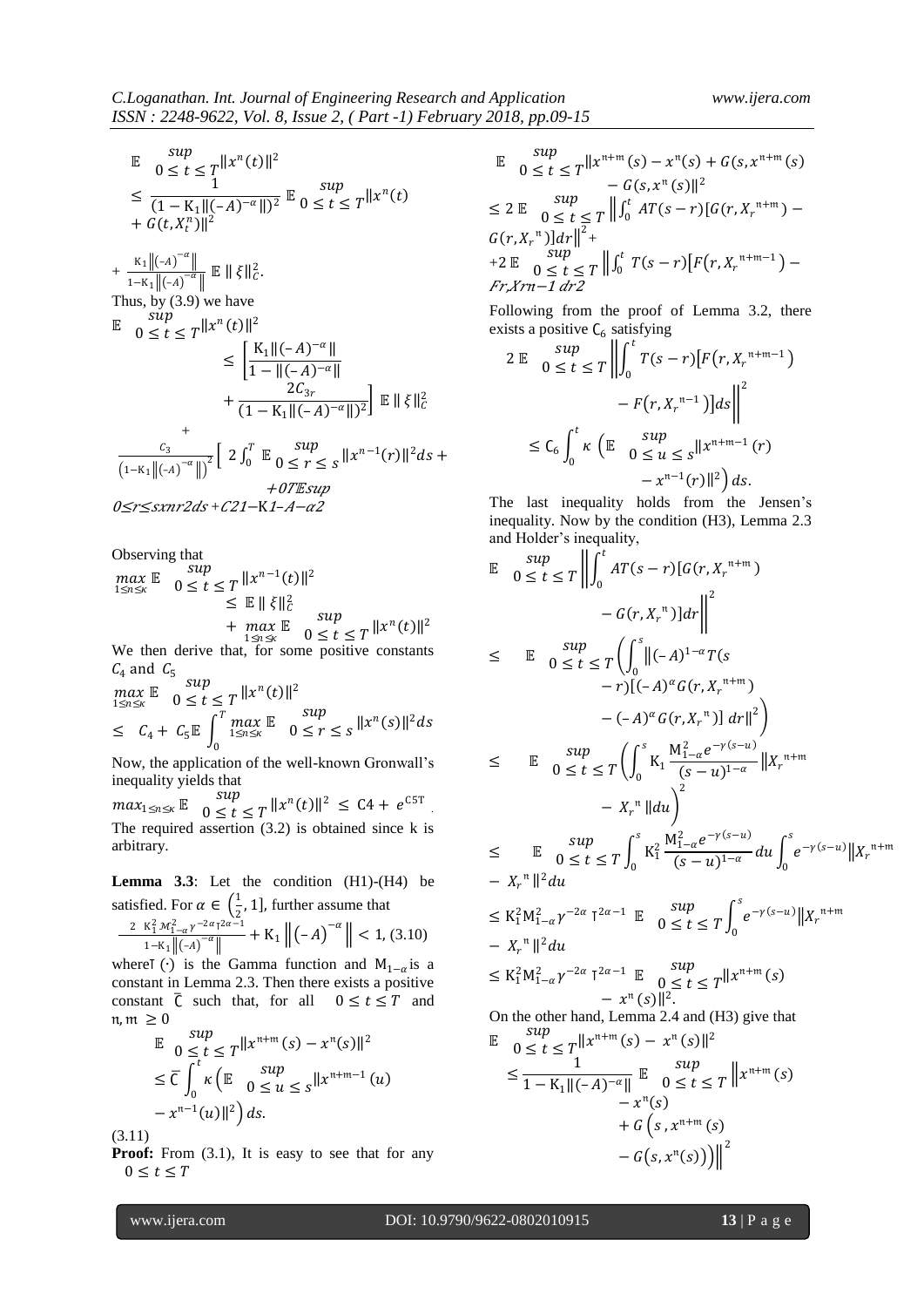$+K_1 \parallel (-A)^{-\alpha} \parallel E \quad \substack{\text{sup}}{0 \leq t}$  $0 \le t \le T^{||x^{n+m}(s) - ||}$  $\ln s2$ . (3.12)

So the desired assertion (3.11) follows from (3.12) We can now state the main result of this paper.

**Theorem3.1**. Under the conditions of Lemma 3.3, then Eq. (1.1) admits a unique mild solution. **Proof**:

**Uniqueness:** Let x and y be two mild solutions to equation  $(1.1)$ . In the same way as Lemma  $(3.3)$  was done, we can show that for some  $\bar{K} > 0$ 

$$
\mathbb{E} \quad 0 \le t \le T \quad \|x(s) - y(s)\|^2
$$
\n
$$
\le \overline{K} \int_0^t \kappa \left( \mathbb{E} \quad 0 \le t \le T \quad \|x(r)\| \right) ds
$$

This together with Lemma (3.1) leads to

$$
\mathbb{E} \quad \text{sup} \quad 0 \le t \le T \|\mathbf{x}(s) - \mathbf{y}(s)\|^2 = 0.
$$

Consequently x=y which implies the uniqueness. The proof of theorem is complete.

**Existence:** By Lemma (3.3) there exists a positive $\overline{C}$ such that for  $t \in T$  and  $n, m \ge 1$ ,

$$
\mathbb{E} \quad 0 \leq s \leq t \quad \lVert x^{n+1}(s) - x^{m+1}(s) \rVert^2
$$
\n
$$
\leq \overline{C} \int_0^t \kappa \left( \mathbb{E} \quad 0 \leq r \leq s \, \lVert x^n(s) - x^m(s) \rVert^2 \right) ds.
$$

Integrating both sides and applying Jensen's inequality gives that

$$
\int_0^t \mathbb{E} \quad \sup_{0 \le l \le s} \|x^{n+1}(l) - x^{m+1}(l)\|^2 ds
$$
  
\n
$$
\le \overline{C} \int_0^t \int_0^s \kappa \left( \mathbb{E} \quad \sup_{0 \le u \le s} \|x^n(r) - x^m(r)\|^2 \right) dds.
$$
  
\n
$$
= \overline{C} \int_0^t s \int_0^s \kappa \left( \mathbb{E} \quad \sup_{0 \le u \le s} \|x^n(r) - x^m(r)\|^2 \right) dds.
$$

$$
\leq \overline{C} t \int_0^t \kappa \left( \int_0^s \mathbb{E} \int_0^s \sigma \leq u \leq s \|\mathbf{x}^n(r) - \mathbf{x}^m(r)\|^2 \frac{1}{s} dt \right) ds.
$$

Then

$$
h_{n+1,m+1}(t) \leq \overline{C} \int_0^t \kappa\left(h_{n,m}(s)\right) ds,
$$

where

$$
h_{n,m}(t)
$$
  
= 
$$
\frac{\int_0^t \mathbb{E} \quad 0 \le l \le s} ||x^{n+1}(l) - x^{m+1}(l)||^2 ds}{t}
$$

While by Lemma 3.2, it is easy to see that  $\sup_{n,m} h_{n,m}(t) < \infty$  , so letting h(t): =  $\limsup_{n,m\to\infty} h_{n,m}(t)$  and taking into account the Fatou's lemma,we yield that

$$
h(t) \leq \overline{C} \int_0^t \kappa\big(h(s)\big).
$$

Now, applying the Lemma 3.1 immediately reveals h(t) = 0 for any  $t \in [0, T]$ . This further means  $\{x^n(t), n \in \mathbb{N}\}\$  is a Cauchy sequence in L<sup>2</sup>. So there is a  $x \in L^2$  such that

lim<sub>n→∞</sub>  $\int_0^t$  E  $\int_0^s$  Sup  $\int_{0}^{t} \mathbb{E} \quad \int_{0}^{Sup} \leq l \leq s \|\mathbf{x}^{(n)}(s) - \mathbf{x}(s)\|^2 ds$  $\int_0^t \mathbb{E} \quad 0 < l < s$   $||x^n(s) - x(s)||^2 ds = 0.$ In addition, By Lemma 3.2, it is easy to follow that  $\mathbb{E} ||x(t)||^2 \leq C_1$ . In what follows, we claim that x (t) is a mild solution to  $(1.1)$ . On one hand, by (H3),

$$
\mathbb{E} ||G(t, X_t^{n}) - G(t, X_t)||^2
$$
\n
$$
= \mathbb{E} \left\| (-A)^{-\alpha} \left[ (-A)^{\alpha} G(t, X_t^{n}) - (-A)^{\alpha} G(t, X_t) \right] \right\|^{2}
$$
\n
$$
\leq ||(-A)^{-\alpha}||^{2} K_1^{2} \mathbb{E} \quad \text{sup}_{0 \leq l \leq s} ||x^{n}(s) - x(s)||^{2}
$$
\n
$$
\to 0.
$$

whenever  $n \rightarrow \infty$ . On the other hand, by (H3) and Lemma 2.3, compute for  $t \in [0, T]$ 

$$
\mathbb{E} \left\| \int_0^t AT(t-s)G(s, X_s^{\mathfrak{n}}) - G(s, X_s) ds \right\|^2
$$
  
\n
$$
= T \mathbb{E} \int_0^t \left\| (-A)^{1-\alpha} T(t - s - A - \alpha \text{ Gs,} Xs2 ds \right\|^2
$$
  
\n
$$
\leq TK_1^2 \int_0^T \mathbb{E} \int_0^{Sup} \sup_{s \leq u \leq s} |x^{\mathfrak{n}}(r) - x(r)|^2 ds
$$

 $\rightarrow 0$ , as  $\rightarrow \infty$ . While, applying (H2) the Holder's inequality and [9, Theorem 1.2.6] and letting  $n \rightarrow \infty$ , we can also claim that for  $t \in [0, T]$ 

$$
\mathbb{E}\left\|\int_0^t T(t-s)[F(s,X^{n-1}_s)-F(s,X(s))]ds\right\|^2\to 0
$$

Hence, taking limits on both sides of (3.1),  $X(t) = T(t)[\xi(0) + G(0,\xi)]$ 

$$
-G(t, X_t \int_0^t AT(t-s)G(s, X_s ds
$$
  
+ 
$$
\int_0^t T(t-s)F(s, X_s) ds
$$
  
+ 
$$
\int_0^t T(t-s)\sigma(s) ds +
$$

**Remark 3.1**: If  $G = 0$ , that is  $K_1 = 0$ , then, obviously, the condition (3.11) must be satisfied. Consequently, our results can be reduced to some results in [1]. In other words, in this special case ,we generalize [1]

**Remark3.2**: In this work, we consider the existence and uniqueness of mild solutions to SNFDEs driven by a fractional Brownian motion under a non-Lipschitz condition with the Lipschitz condition being regarded as special case and a weakened linear growth assumption. Therefore, some of the results in [2] are improved to cover a class of more general SNFDEs driven by a fractional Brownian motion.